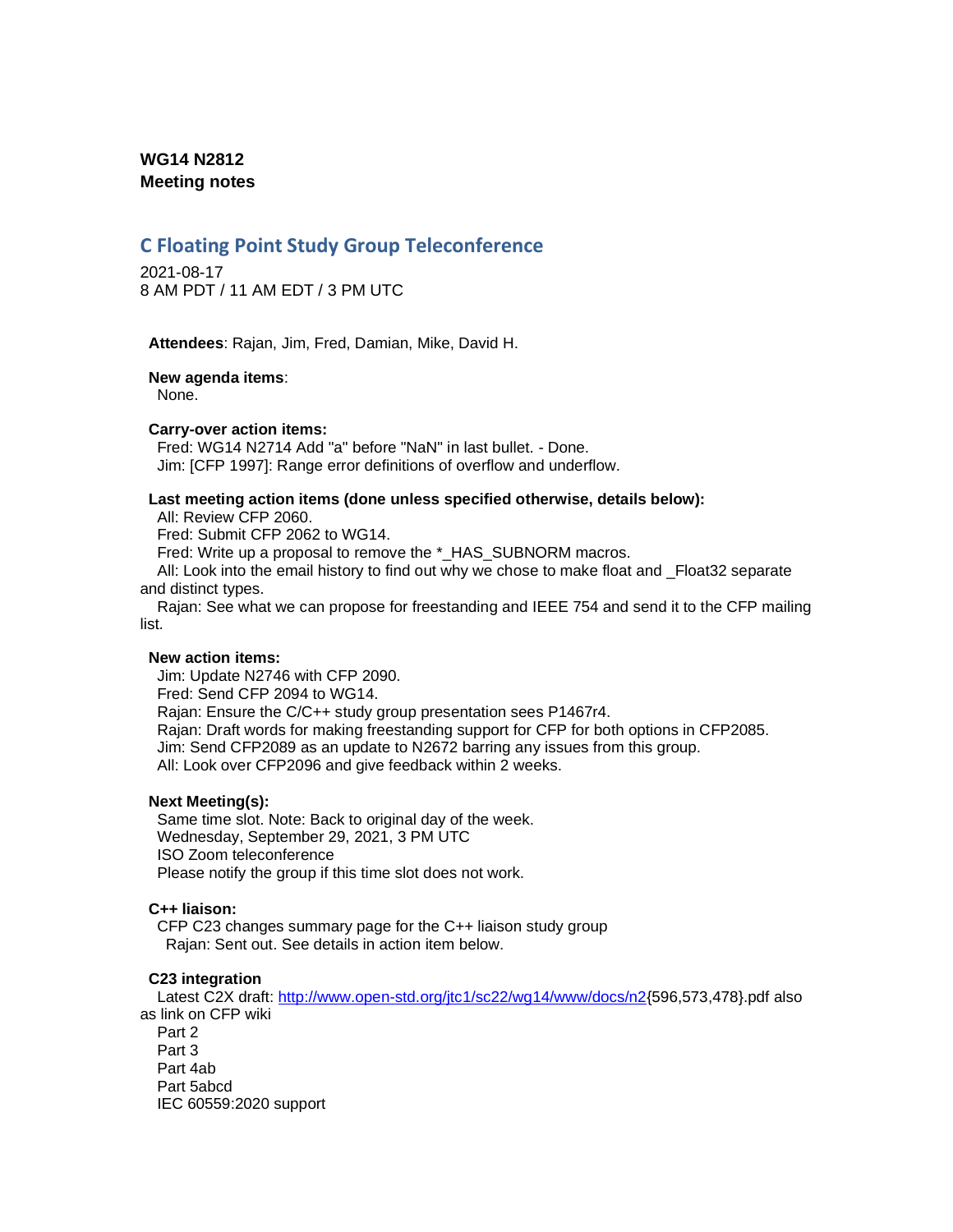### **Carry over action items:**

Fred: WG14 N2714 Add "a" before "NaN" in last bullet. See N2714. Close item.

Jim: [CFP 1997]: Range error definitions of overflow and underflow. See many CFP messages (Ex. CFP 2038-2090). Re CFP 2090: Jim: This would be a replacement of N2746. Fred: An exact subnormal is an underflow.

Jim: Yes.

Fred: In 754 it may not raise the underflow exception.

Jim: Correct.

Fred: The definition of normal would need to change.

Mike: Is exact infinity defined somewhere?

Jim: The meaning is that the result is an infinity and is exact. An inexact infinity results from an overflow.

Mike: Need to check the uses of exact infinity and see if it is clear enough in the C standard. ^AI: Jim: Update N2746 with CFP 2090.

### **Last meeting action items:**

All: Review CFP 2060.

Rajan: On the agenda for the C/C++ compat group (Meeting on Friday September 10th, 1pm New York time via Zoom).

See P2423R0 [\(https://wg21.link/p2423r0\)](https://wg21.link/p2423r0) C Floating Point Study Group Liaison Report

Fred: Submit CFP 2062 to WG14. Done as N2790.

Fred: Write up a proposal to remove the \*\_HAS\_SUBNORM macros. See CFP 2094-2095. Fred: Remove the \* HAS SUBNORM macros and add in a new paragraph. Fred: Since I wrote this, there were cases of flushing other than comparison operators!

Jim: The goal is to bring various subnormals into the standard and legal.

Mike: There was an old logarithmic thing that didn't have a zero.

Fred: A long time ago, C outlawed logarithmic floating point.

^AI: Fred: Send CFP 2094 to WG14.

All: Look into the email history to find out why we chose to make float and \_Float32 separate and distinct types.

See CFP2074, CFP 2075.

CFP2075 seems to indicate there is no issue having float and \_Float32 be different types. Rajan: Depends on how P1467r4 was received by C++. ^AI: Rajan: Ensure the C/C++ study group presentation sees P1467r4.

Rajan: See what we can propose for freestanding and IEEE 754 and send it to the CFP mailing list.

#### See CFP2085/7/8.

Mike: Decimal separator (vs point/placeholder).

Jim: strtod not allowing exceptions, it was odd.

Rajan: The whitespace issue is still an issue.

Jim: Is there market demand for this?

Rajan: I don't see it for the large machine set, but have no insight into the small machine set. Jim: Can you (Rajan) draft words for both of the options?

^AI: Rajan: Draft words for making freestanding support for CFP for both options in CFP2085.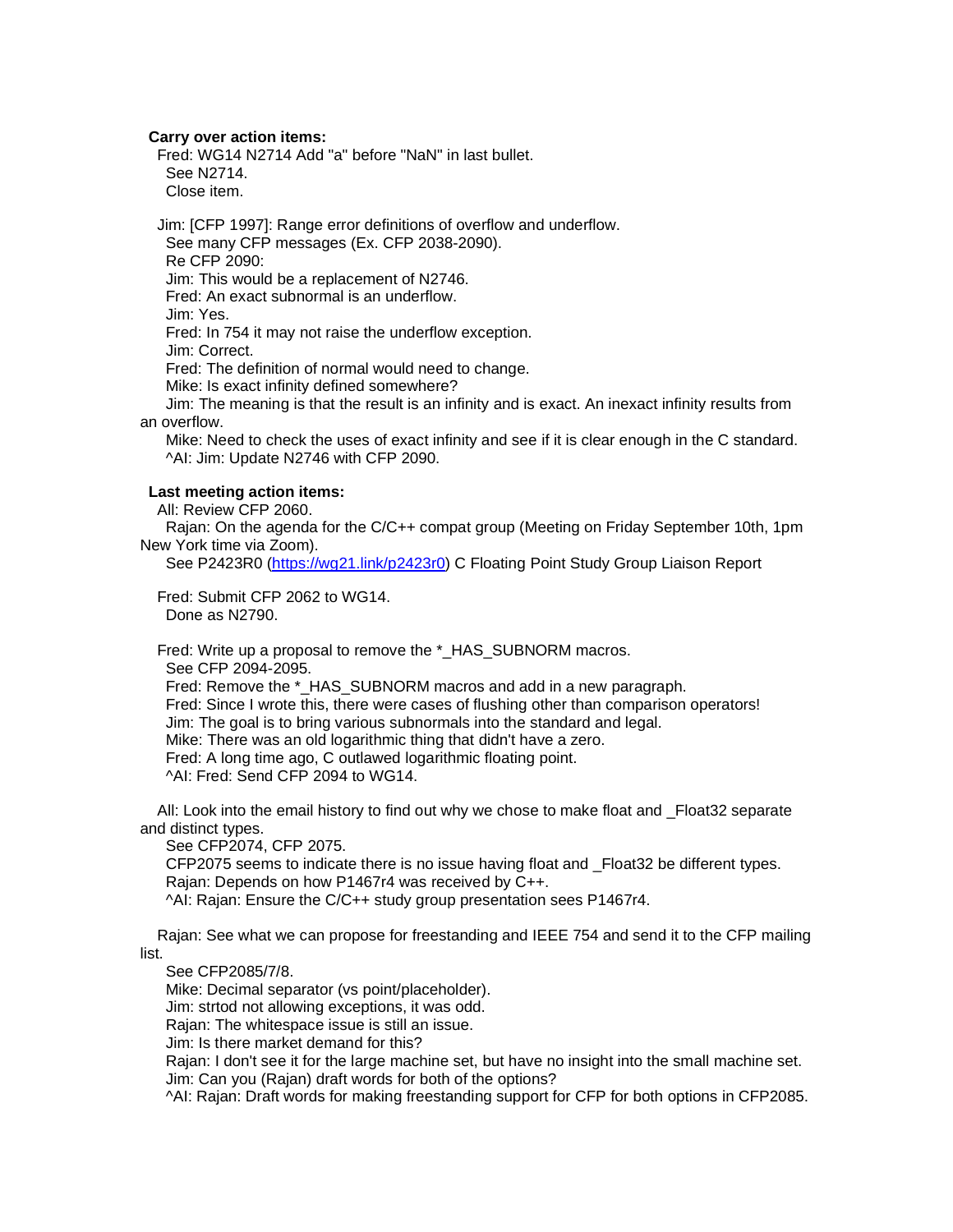Jim: Add detect tininess before and after rounding via macro to the meeting agenda.

Fred: I see no utility to having a macro for this.

Mike: I agree. Too esoteric.

Damian/David: Agree.

Damian: Doesn't the standard say the order?

Jim: Yes, it is pinned down for decimal, but not for binary. 754 didn't provide a mechanism for this either.

David: The only one who would care would be Fred. Don't see any other use for that information.

### **Other issues:**

Typo in 5.2.4.2.2 (See CFP2083, CFP2089).

Fred: I don't think having all x with f1>0 is clear. Double-double.

Jim: But that is not a normalized floating point number.

Fred: Yes.

Jim: Can we attach this to the cleanup paper? Any issues should be brought up via email. Fred: Sounds good.

Jim: If I get a positive response, I can add this on to the other paper.

^AI: Jim: Send CFP2089 as an update to N2672 barring any issues from this group.

Number classification and normal numbers (See CFP2091-3, CFP2096).

Fred: If the first digit is a zero, it is not normalized.

Fred: For CFP2096, double double can have values larger than the largest finite normal numbers.

Jim: Yes, this adds them to the normal numbers category.

David: We have normal numbers and subnormals, on the hand we have normalized and unnormalized. Subnormal means below normal. There is a lack of symmetry. The footnote can explain the difference between normalized and unnormalized.

Fred: There is also supernormal (double double has it). Do you know if DBL MAX +

## DBL MAX is a finite number instead of an infinity.

Jim: Can include implementation defined values that are not normal or subnormals.

Mike: Any finite number that is not a subnormal is a normal number.

Fred: That has the zero issue.

David: Can say "non-zero" finite number. Zero is clearly normal.

Jim: Zero is not normal. In 754 either. It is mutually exclusive classifications. Zero is a classification.

Mike: I want to get rid of the normalized part.

Jim: It's still in the subnormal definition.

Fred: It might make sense to do it Mike's way.

Mike: We do it this way in decimal. Since nothing is normalized in decimal, it never needs to be said.

Jim: So how do you define subnormal?

Fred: C already defines subnormal floating point numbers before this.

Jim: But not subnormal numbers (just floating point numbers).

David: In some ways the minimum value is implementation defined. Ex. 2 sub-norms that add up to the minimum normal number. Too many possibilities. An implementation could make everything normal numbers. If they are not claiming IEEE conformance, who cares?

Jim: The context here is we are giving the C floating point model. We don't want to throw it away.

Mike: We shouldn't define it in terms of normalizing. It mixes up two concepts that just happen to coincide for binary floating point numbers.

David: Is there something in the C model where we can definitely give a minimum normal value?

Jim: Normal is a full precision value in the type. The C model fits into the next clause, 5.3.4.2.3 where we talk about decimal, with an integer value and an exponent.